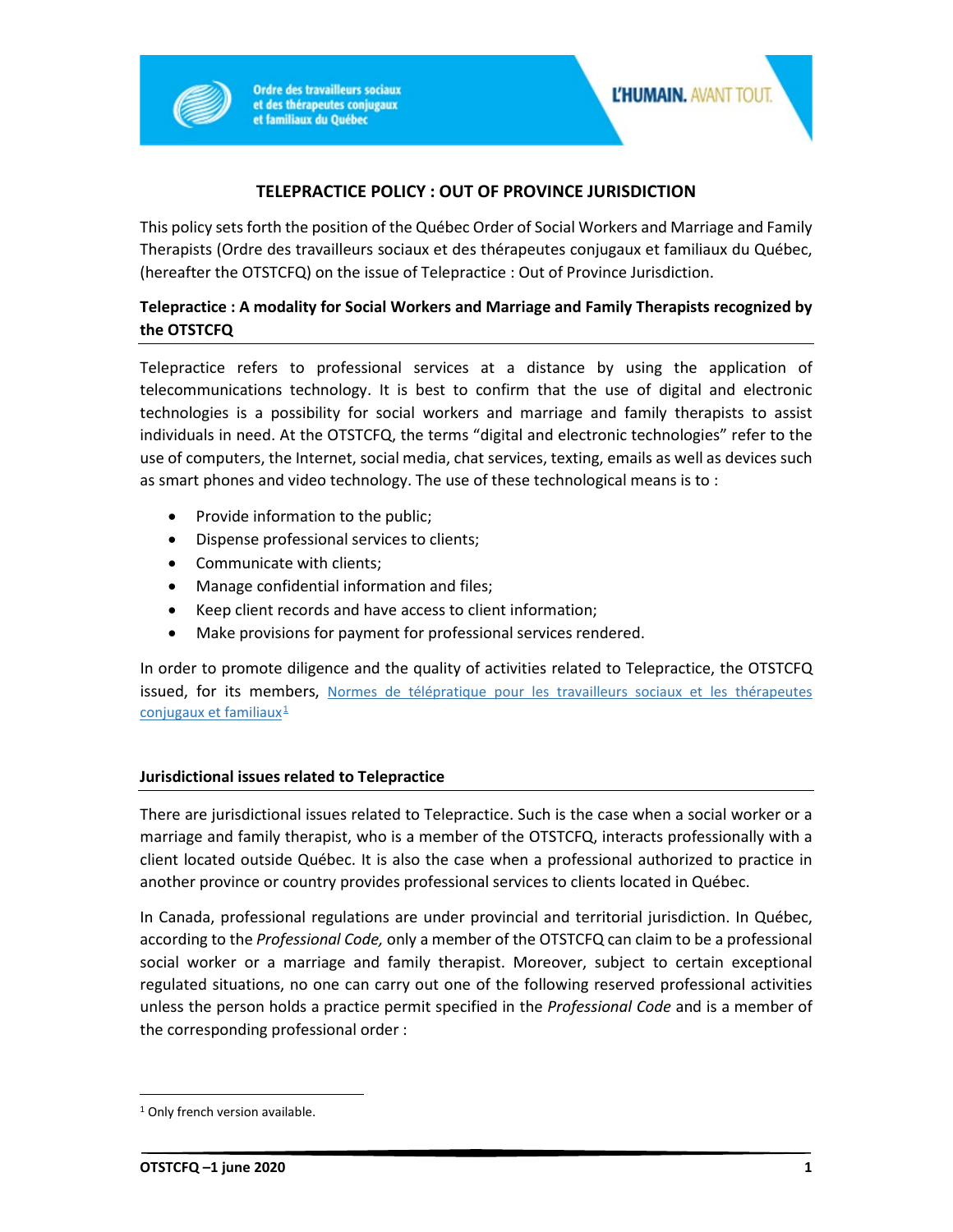- a) Assess a person suffering from a mental or neuropsychological disorder attested by the diagnosis or evaluation of an authorized professional;
- b) Assess a person further to a decision of the director of youth protection or of a tribunal made under the Youth Protection Act (chapter P-34.1);
- c) Assess an adolescent further to a decision of a tribunal made under the Youth Criminal Justice Act (S.C. 2002, c. 1);
- d) Assess a person with regard to child custody and access rights;
- e) Assess a person who wishes to adopt a child;
- f) Undertake the psychosocial assessment of a person with regard to the protective supervision of a person of full age or with regard to a protection mandate;
- g) Determine the intervention plan for a person who suffers from a mental disorder or exhibits suicidal tendencies and who resides in a facility run by an institution operating a rehabilitation centre for young persons with adjustment problems;
- h) Assess a child not yet admissible to preschool education who shows signs of developmental delay, in order to determine the adjustment and rehabilitation services required;
- i) Make decisions as to the use of restraint measures in accordance with the Act respecting health services and social services (chapter S-4.2) and the Act respecting health services and social services for Cree Native persons (chapter S-5); and
- j) Make decisions as to the use of isolation measures in accordance with the Act respecting health services and social services and the Act respecting health services and social services for Cree Native persons.

It is important to note that the practice of psychotherapy is a regulated practice and only those who hold a psychotherapist's permit can exercise this activity. The OTSTCFQ has no authority over the practice of psychotherapy by non-members. This field is under the jurisdiction of the Québec Order of Psychologists (Ordre des psychologues du Québec). Consequently, this policy does not address the practice of psychotherapy.

## **Position of the OTSTCFQ**

The OTSTCFQ recommends that members offering Telepractice services to their clients located outside Québec communicate with the regulatory body in the state, province or territory involved to ensure that their professional services are compatible with prevailing laws and required permits in those jurisdictions.

In the event that it is not problematic to dispense services, members of the OTSTCFQ are required to inform their clients located outside Québec that they are not a member of the regulatory body of the state, province or territory in question, but a member of the Québec Order of social workers and marriage and family therapists. The OTSTCFQ's members are also required to hold Professional Liability Insurance (or Protection) covering their professional services to clients in the jurisdiction involved.

Social workers or marriage and family therapists who detain a permit (or any other type of legal authorization to practice) issued by a jurisdiction outside Québec, but are not members of the OTSTCFQ (hereafter referred to as "out-of-province professionals"), and who provide professional services by Telepractice to clients located in Québec at the time these services are dispensed, must comply to the following conditions: